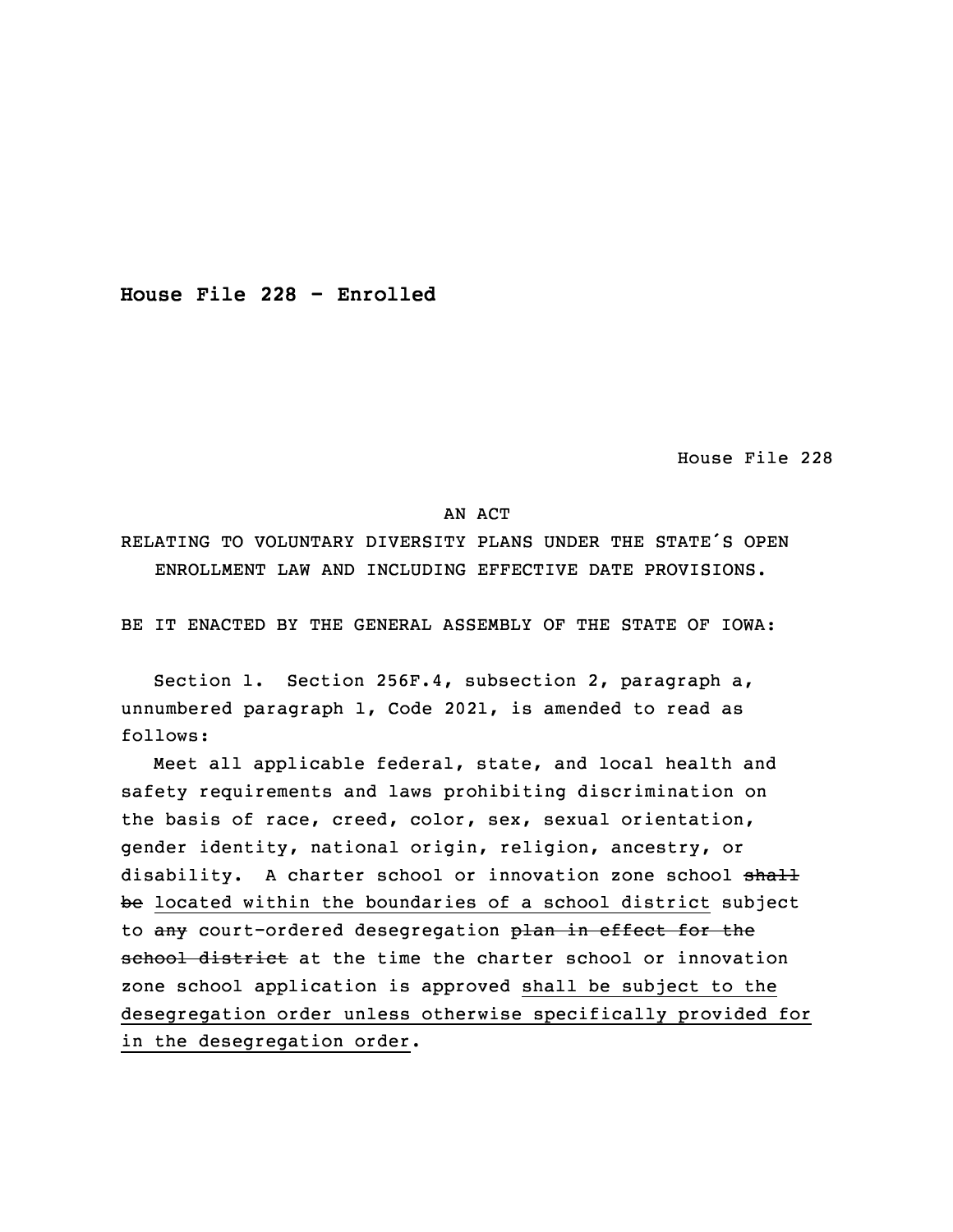Sec. 2. Section 282.18, subsections 3 and 6, Code 2021, are amended to read as follows:

3. *a.* The superintendent of a district subject to a voluntary diversity or court-ordered desegregation plan, as recognized by rule of the state board of education, may deny a request for transfer under this [section](https://www.legis.iowa.gov/docs/code/2021/282.18.pdf) if the superintendent finds that enrollment or release of <sup>a</sup> pupil will adversely affect the district's implementation of the desegregation order or diversity plan, unless the transfer is requested by <sup>a</sup> pupil whose sibling is already participating in open enrollment to another district, or unless the request for transfer is submitted to the district in a timely manner as required under [subsection](https://www.legis.iowa.gov/docs/code/2021/282.18.pdf) 2 prior to implementation of the adoption of a desegregation plan order by the district. If a transfer request would facilitate implementation of a voluntary diversity or court-ordered desegregation plan order, the district shall give priority to granting the request over other requests.

 $b.$  A parent or guardian<sub> $\tau$ </sub> whose request has been denied because of the district's implementation of a the desegregation order or diversity plan, may appeal the decision of the superintendent to the board of the district in which the request was denied. The board may either uphold or overturn the superintendent's decision. A decision of the board to uphold the denial of the request is subject to appeal to the district court in the county in which the primary business office of the district is located. The state board of education shall adopt rules establishing definitions, guidelines, and a review process for school districts that adopt voluntary diversity plans. The guidelines shall include criteria and standards that school districts must follow when developing a voluntary diversity plan. The department of education shall provide technical assistance to <sup>a</sup> school district that is seeking to adopt a voluntary diversity plan. <sup>A</sup> school district implementing <sup>a</sup> voluntary diversity plan prior to July 1, 2008, shall have until July 1, 2009, to comply with guidelines adopted by the state board pursuant to this [section](https://www.legis.iowa.gov/docs/code/2021/282.18.pdf).

17 *c.* The board of directors of <sup>a</sup> school district subject to voluntary diversity or court-ordered desegregation shall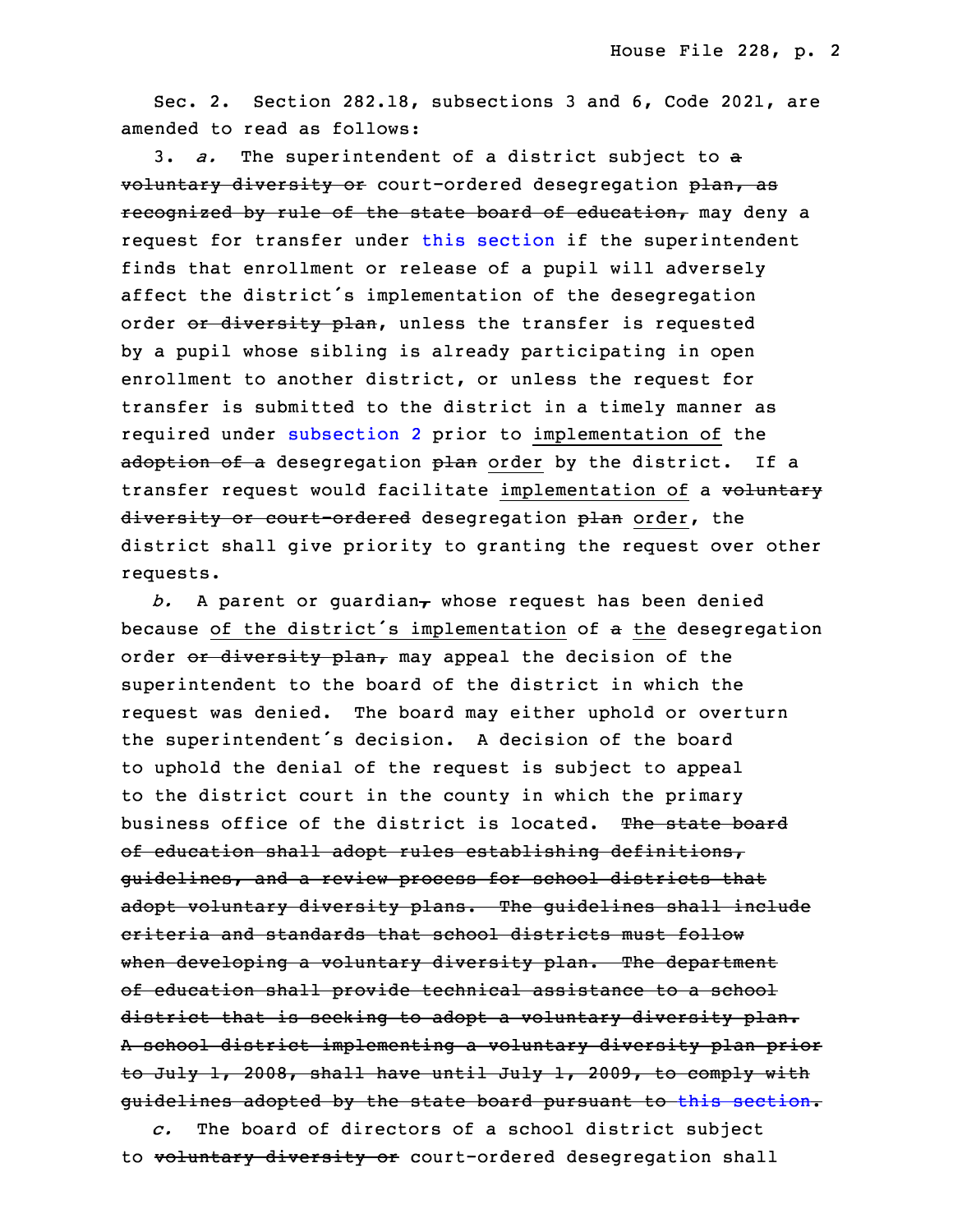develop a policy for implementation of open enrollment in the district. The policy shall contain objective criteria for determining when <sup>a</sup> request would adversely impact the desegregation order or voluntary diversity plan and criteria for prioritizing requests that do not have an adverse impact on the order or plan.

6. A request under this [section](https://www.legis.iowa.gov/docs/code/2021/282.18.pdf) is for a period of not less than one year. If the request is for more than one year and the parent or guardian desires to have the pupil enroll in a different district, the parent or guardian may petition the current receiving district by March 1 of the previous school year for permission to enroll the pupil in a different district for a period of not less than one year. Upon receipt of such a request, the current receiving district board may act on the request to transfer to the other school district at the next regularly scheduled board meeting after the receipt of the request. The new receiving district shall enroll the pupil in a school in the district unless there is insufficient classroom space in the district or unless the district is subject to court-ordered desegregation and enrollment of the pupil would adversely affect the court-ordered or voluntary implementation of the desegregation plan of the district order. A denial of a request to change district enrollment within the approved period is not subject to appeal. However, a pupil who has been in attendance in another district under this [section](https://www.legis.iowa.gov/docs/code/2021/282.18.pdf) may return to the district of residence and enroll at any time, once the parent or quardian has notified the district of residence and the receiving district in writing of the decision to enroll the pupil in the district of residence.

Sec. 3. OPEN ENROLLMENT DEADLINE FOR THE SCHOOL YEAR BEGINNING JULY 1, 2021. Notwithstanding section 282.18, the March 1 deadlines established under section 282.18 shall not apply to an application submitted by a parent or quardian for purposes of enrolling the parent's or guardian's child in a school district for the school year beginning July 1, 2021, and ending June 30, 2022, if a voluntary diversity plan was in effect in the school district of residence during the school year beginning July 1, 2020, and ending June 30, 2021.